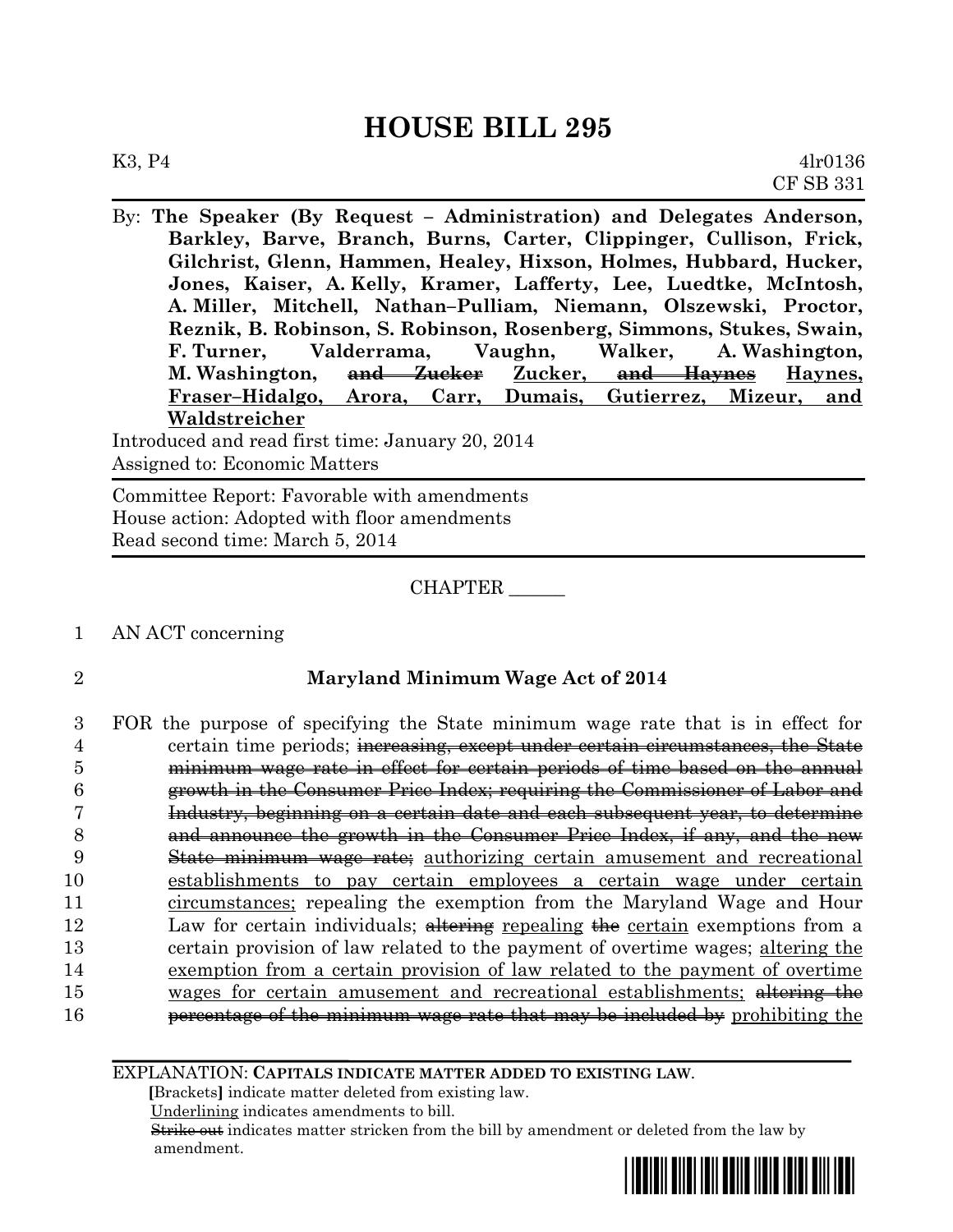| $\mathbf{1}$     | tip credit amount an employer as a tip credit amount may include as part of an                                                      |  |  |  |  |  |  |  |
|------------------|-------------------------------------------------------------------------------------------------------------------------------------|--|--|--|--|--|--|--|
| $\overline{2}$   | employee's wage from exceeding a certain minimum wage less a certain dollar                                                         |  |  |  |  |  |  |  |
| $\boldsymbol{3}$ | amount, rather than a certain percentage of the minimum wage; altering the                                                          |  |  |  |  |  |  |  |
| 4                | number of hours to be used by certain employers to compute overtime wages for                                                       |  |  |  |  |  |  |  |
| $\overline{5}$   | eertain employees; repealing the authorization for certain employers to use a                                                       |  |  |  |  |  |  |  |
| 6                | eertain number of hours to compute overtime wages for certain employees;                                                            |  |  |  |  |  |  |  |
| 7                | requiring a court, under certain circumstances, to make a certain award to an                                                       |  |  |  |  |  |  |  |
| 8                | employee; authorizing a court, under certain circumstances, to determine that                                                       |  |  |  |  |  |  |  |
| 9                | liquidated damages should not be awarded or to award a lesser amount than                                                           |  |  |  |  |  |  |  |
| 10               | required under a certain provision of this Act; requiring, rather than                                                              |  |  |  |  |  |  |  |
| 11               | authorizing, a court, under certain circumstances, to award an employee certain                                                     |  |  |  |  |  |  |  |
| 12               | fees and costs; defining a certain term; providing for the application of a certain                                                 |  |  |  |  |  |  |  |
| 13               | provision of this Act; providing for a delayed effective date; and generally                                                        |  |  |  |  |  |  |  |
| 14               | relating to the payment of wages under the Maryland Wage and Hour Law.                                                              |  |  |  |  |  |  |  |
|                  |                                                                                                                                     |  |  |  |  |  |  |  |
| 15               | BY repealing and reenacting, with amendments,                                                                                       |  |  |  |  |  |  |  |
| 16               | Article – Labor and Employment                                                                                                      |  |  |  |  |  |  |  |
| 17               | Section 3-403, 3-413, 3-415(b), 3-419, $\frac{3-420}{7}$ and 3-427                                                                  |  |  |  |  |  |  |  |
| 18               | Annotated Code of Maryland                                                                                                          |  |  |  |  |  |  |  |
| 19               | (2008 Replacement Volume and 2013 Supplement)                                                                                       |  |  |  |  |  |  |  |
|                  |                                                                                                                                     |  |  |  |  |  |  |  |
| 20               | BY repealing and reenacting, without amendments,                                                                                    |  |  |  |  |  |  |  |
| 21               | Article – Labor and Employment                                                                                                      |  |  |  |  |  |  |  |
| 22               | Section $3-415(a)$                                                                                                                  |  |  |  |  |  |  |  |
| 23               | Annotated Code of Maryland                                                                                                          |  |  |  |  |  |  |  |
| 24               | (2008 Replacement Volume and 2013 Supplement)                                                                                       |  |  |  |  |  |  |  |
| 25               | SECTION 1. BE IT ENACTED BY THE GENERAL ASSEMBLY<br>OF                                                                              |  |  |  |  |  |  |  |
| 26               | MARYLAND, That the Laws of Maryland read as follows:                                                                                |  |  |  |  |  |  |  |
|                  |                                                                                                                                     |  |  |  |  |  |  |  |
| $27\,$           | <b>Article – Labor and Employment</b>                                                                                               |  |  |  |  |  |  |  |
| 28               | $3 - 403$ .                                                                                                                         |  |  |  |  |  |  |  |
|                  |                                                                                                                                     |  |  |  |  |  |  |  |
| 29               | This subtitle does not apply to an individual who:<br>$\left( a\right)$                                                             |  |  |  |  |  |  |  |
|                  |                                                                                                                                     |  |  |  |  |  |  |  |
| 30<br>31         | is employed in a capacity that the Commissioner defines, by<br>(1)<br>regulation, to be administrative, executive, or professional; |  |  |  |  |  |  |  |
|                  |                                                                                                                                     |  |  |  |  |  |  |  |
| 32               | is employed in a nonadministrative capacity at an organized camp,<br>(2)                                                            |  |  |  |  |  |  |  |
| 33               | including a resident or day camp;                                                                                                   |  |  |  |  |  |  |  |
|                  |                                                                                                                                     |  |  |  |  |  |  |  |
| 34               | is under the age of 16 years and is employed no more than 20<br>(3)                                                                 |  |  |  |  |  |  |  |
| $35\,$           | hours in a week;                                                                                                                    |  |  |  |  |  |  |  |
|                  |                                                                                                                                     |  |  |  |  |  |  |  |
| 36               | is employed as an outside salesman;<br>(4)                                                                                          |  |  |  |  |  |  |  |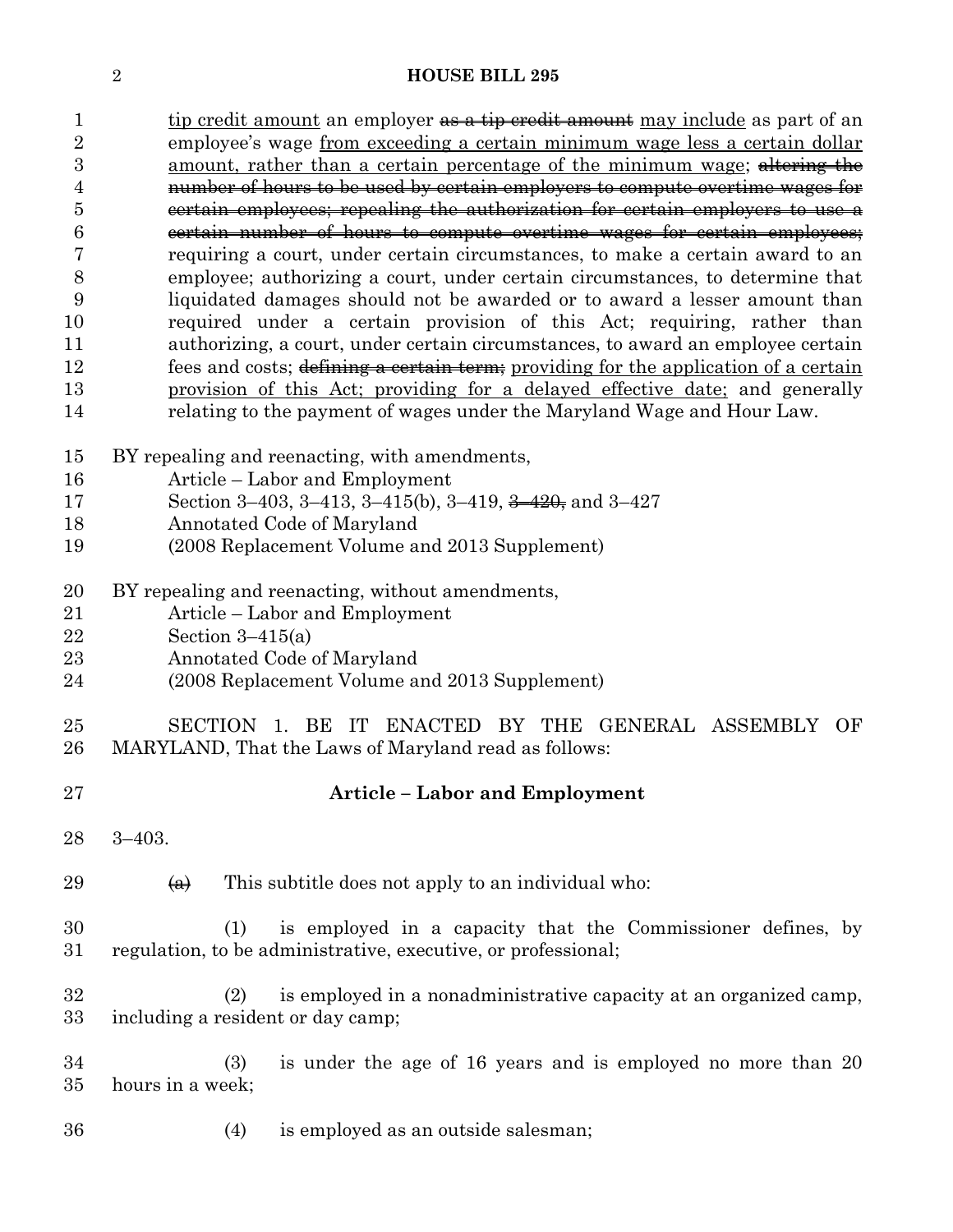| $\mathbf{1}$    |                               | (5)                               |                | is compensated on a commission basis;                                                                                                                                                                                                         |
|-----------------|-------------------------------|-----------------------------------|----------------|-----------------------------------------------------------------------------------------------------------------------------------------------------------------------------------------------------------------------------------------------|
| $\sqrt{2}$<br>3 | a week;                       | (6)                               |                | [is at least 62 years old and is employed no more than 25 hours in                                                                                                                                                                            |
| 4<br>5          | of the employer;              | (7)                               |                | is a child, parent, spouse, or other member of the immediate family                                                                                                                                                                           |
| 6               |                               | $\left[\left(8\right)\right]$ (7) |                | is employed in a motion picture or drive-in theater; $\frac{1}{2}$                                                                                                                                                                            |
| 7<br>$8\,$<br>9 | under a public school system; |                                   | [ (9)] (7) (8) | is employed as part of the training in a special<br>education program for emotionally, mentally, or physically handicapped students                                                                                                           |
| 10<br>11<br>12  |                               |                                   |                | $[(10)]$ $(8)(9)$ is employed by an employer who is engaged in<br>canning, freezing, packing, or first processing of perishable or seasonal fresh fruits,<br>vegetables, or horticultural commodities, poultry, or seafood; $\Theta$ <b>R</b> |
| 13<br>14        |                               |                                   |                | $[(11)] (9) (10)$ engages in the activities of a charitable, educational,<br>not for profit, or religious organization if:                                                                                                                    |
| 15              |                               |                                   | (i)            | the service is provided gratuitously; and                                                                                                                                                                                                     |
| 16              |                               |                                   | (ii)           | there is, in fact, no employer-employee relationship.                                                                                                                                                                                         |
| 17<br>18        |                               | $\left(\frac{12}{2}\right)(11)$   |                | is employed in a cafe, drive-in, drugstore, restaurant,<br>tavern, or other similar establishment that:                                                                                                                                       |
| 19              |                               |                                   | (i)            | sells food and drink for consumption on the premises; and                                                                                                                                                                                     |
| 20              |                               |                                   | (ii)           | has an annual gross income of $$250,000$ or less.                                                                                                                                                                                             |
| 21              | $\bigoplus$                   |                                   |                | This subtitle does not apply to an individual who:                                                                                                                                                                                            |
| 22<br>23<br>24  | days;                         | $\leftrightarrow$ (12)            |                | is employed in agriculture if, during each quarter of the<br>preceding calendar year, the employer used no more than 500 agricultural-worker                                                                                                  |
| 25<br>26        | or                            | $\bigoplus$ (13)                  |                | is engaged principally in the range production of livestock;                                                                                                                                                                                  |
| 27<br>28<br>29  |                               | $\left(\frac{1}{2}\right)$ (14)   |                | is employed as a hand-harvest laborer and is paid on a<br>piece–rate basis in an operation that, in the region of employment, has been and<br>customarily and generally is recognized as having been paid on that basis, if:                  |

(i) the individual: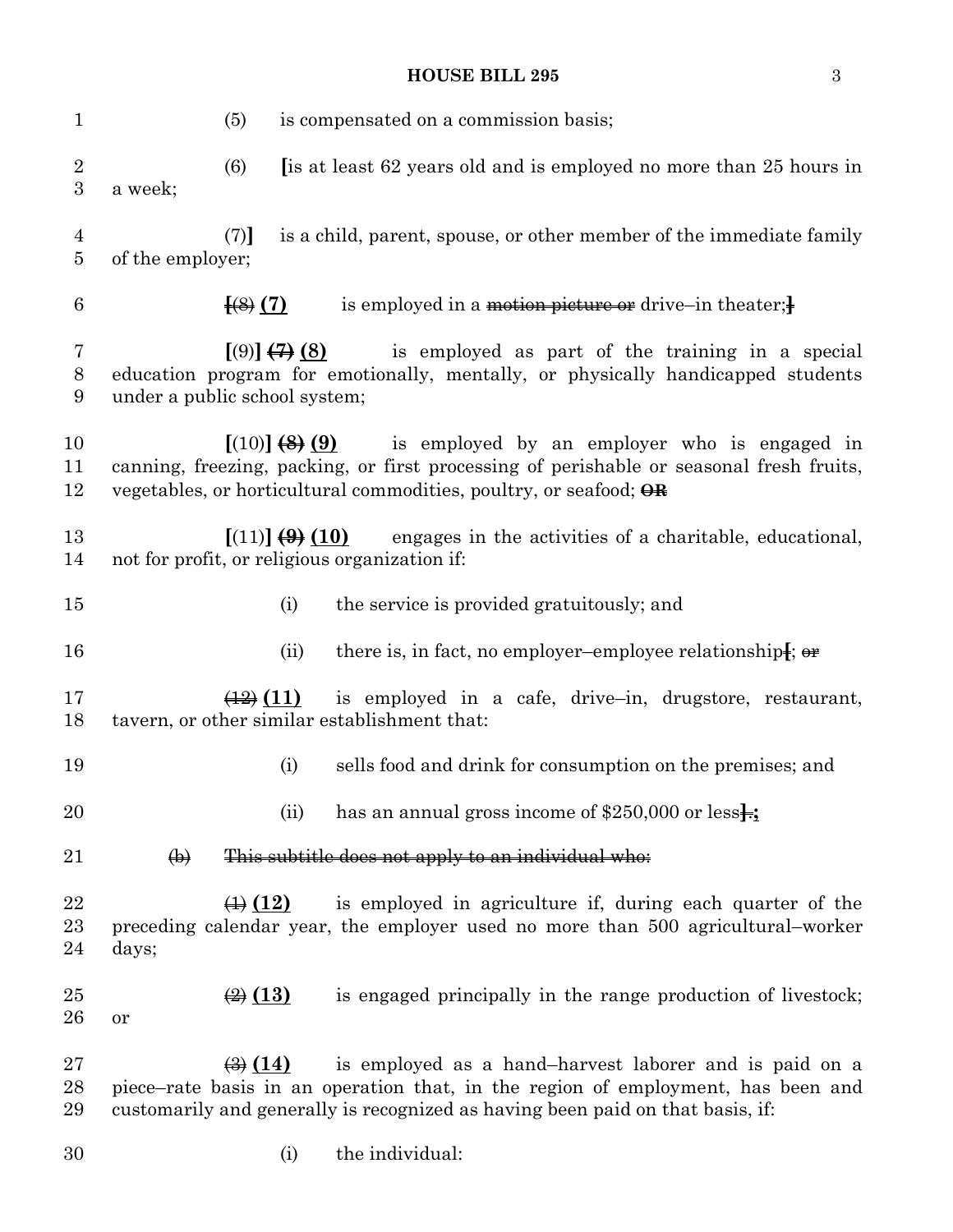| $\mathbf{1}$<br>$\overline{2}$ | commutes daily from the permanent residence of the<br>1.<br>individual to the farm where the individual is employed; and            |
|--------------------------------|-------------------------------------------------------------------------------------------------------------------------------------|
| 3<br>4                         | during the preceding calendar year, was employed in<br>2.<br>agriculture less than 13 weeks; or                                     |
| 5                              | the individual:<br>(ii)                                                                                                             |
| 6                              | is under the age of 17;<br>1.                                                                                                       |
| 7<br>8                         | is employed on the same farm as a parent of the<br>2.<br>individual or a person standing in the place of the parent; and            |
| 9<br>10                        | 3.<br>is paid at the same rate that an employee who is at<br>least 17 years old is paid on the same farm.                           |
| 11                             | $3 - 413.$                                                                                                                          |
| 12<br>13                       | $\bigoplus$<br>IN THIS SECTION THE FOLLOWING WORDS HAVE THE<br>$\leftrightarrow$<br><b>MEANINGS INDICATED.</b>                      |
|                                |                                                                                                                                     |
| 14                             | "CONSUMER PRICE INDEX" MEANS THE CONSUMER PRICE<br>$\left(2\right)$                                                                 |
| 15                             | INDEX FOR ALL URBAN CONSUMERS FOR THE WASHINGTON-BALTIMORE                                                                          |
| 16                             | METROPOLITAN AREA OR A SUCCESSOR INDEX PUBLISHED BY THE FEDERAL                                                                     |
| 17                             | <b>BUREAU OF LABOR STATISTICS.</b>                                                                                                  |
|                                |                                                                                                                                     |
| 18<br>19                       | [In this section, "employer"] "EMPLOYER" includes a<br>$\left(\frac{3}{2}\right)$<br>governmental unit.                             |
| 20                             | In this section, "employer" includes a governmental unit.<br>(a)                                                                    |
|                                |                                                                                                                                     |
| 21<br>22                       | Except as provided in SUBSECTION (D) OF THIS SECTION AND § 3-414<br>(b)<br>of this subtitle, each employer shall pay:               |
| 23                             | (1)                                                                                                                                 |
| 24                             | to each employee who is subject to both the federal Act and this<br>subtitle, at least the greater of:                              |
| 25                             | the minimum wage for that employee under the federal Act;<br>(i)                                                                    |
| 26                             | or                                                                                                                                  |
| 27<br>28                       | [a wage that equals a rate of \$6.15 per hour] THE STATE<br>(ii)<br>MINIMUM WAGE RATE SET UNDER SUBSECTION (C) OF THIS SECTION; and |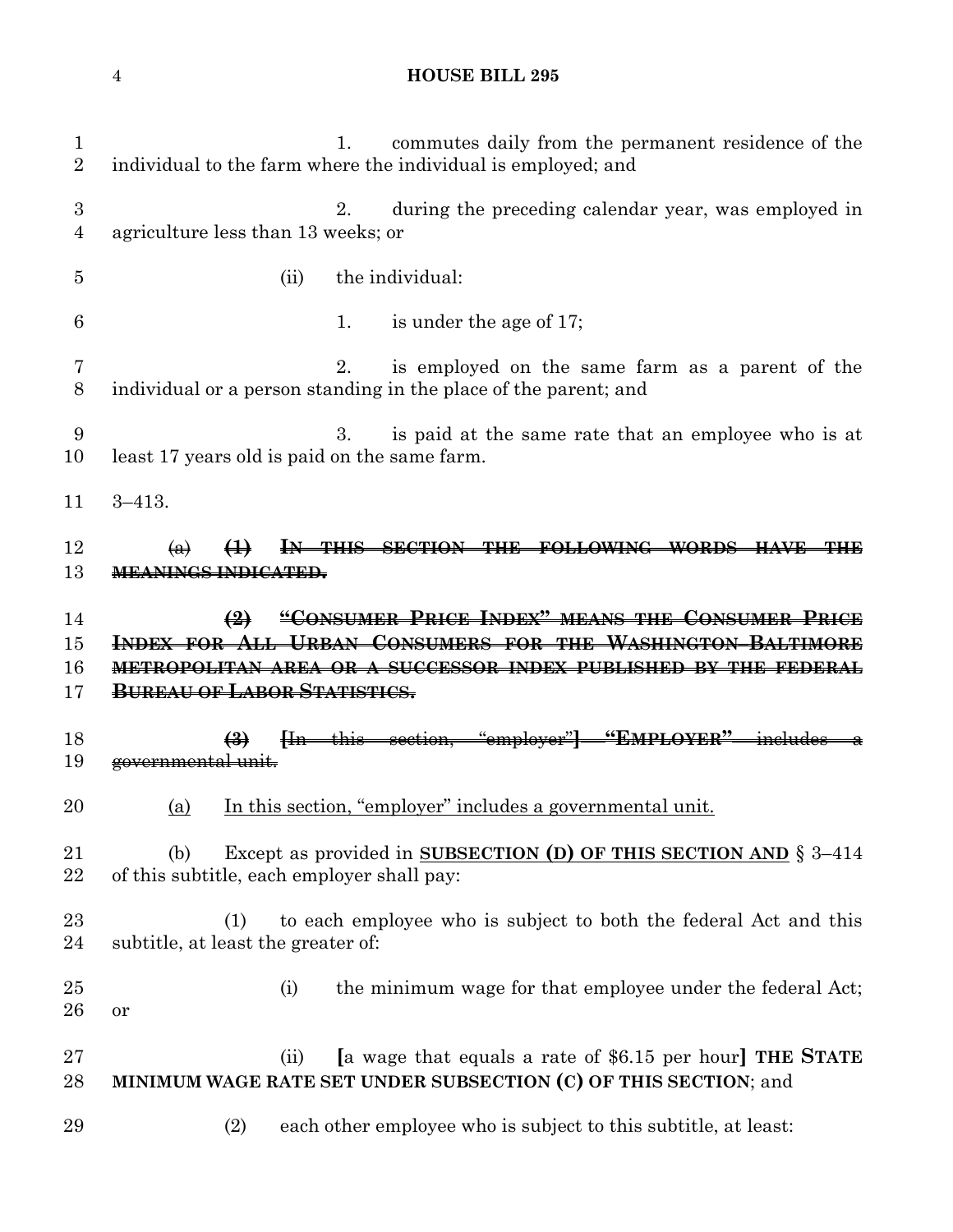| 1                                  | the greater of:<br>(i)                                                                                                                                                                         |
|------------------------------------|------------------------------------------------------------------------------------------------------------------------------------------------------------------------------------------------|
| $\overline{2}$                     | the highest minimum wage under the federal Act; or<br>1.                                                                                                                                       |
| $\boldsymbol{3}$<br>$\overline{4}$ | [a wage that equals a rate of \$6.15 per hour] THE<br>2.<br>STATE MINIMUM WAGE RATE SET UNDER SUBSECTION (C) OF THIS SECTION; or                                                               |
| $\overline{5}$<br>6<br>7           | a training wage under regulations that the Commissioner<br>(ii)<br>adopts that include the conditions and limitations authorized under the federal Fair<br>Labor Standards Amendments of 1989. |
| 8                                  | THE STATE MINIMUM WAGE RATE IS:<br>(C)<br>$\bigoplus$                                                                                                                                          |
| 9<br>10                            | $\bigoplus$ (1)<br>FOR THE 12-MONTH PERIOD BEGINNING $JU + J$<br>2014 JANUARY 1, 2015, \$8.20 PER HOUR;                                                                                        |
| 11<br>12                           | FOR THE 12-MONTH PERIOD BEGINNING JULY 1,<br>$\left( \boxplus \right)$ $(2)$<br>2015 JANUARY 1, 2016, \$9.15 PER HOUR; AND                                                                     |
| 13<br>14                           | FOR THE 12-MONTH PERIOD BEGINNING JULY 1,<br>$\left( \overline{4H}\right)$ $\left( 3\right)$<br>2016 JANUARY 1, 2017, \$10.10 PER HOUR; AND                                                    |
| 15                                 | FOR THE 12-MONTH PERIOD BEGINNING JULY 1, 2017,<br>$\left(\mathbf{H}\right)$                                                                                                                   |
| 16                                 | AND EACH SUBSEQUENT 12-MONTH PERIOD, THE RATE DETERMINED AND                                                                                                                                   |
| 17                                 | ANNOUNCED BY THE COMMISSIONER UNDER PARAGRAPH (2)(II) OF THIS                                                                                                                                  |
| 18                                 | SUBSECTION.                                                                                                                                                                                    |
| 19                                 | <b>EXCEPT AS PROVIDED IN SUBPARAGRAPH (III) OF THIS</b><br>$\left( \frac{9}{2} \right)$<br>$\bigoplus$                                                                                         |
| 20                                 | PARAGRAPH, FOR THE 12-MONTH PERIOD BEGINNING JULY 1, 2017, AND EACH                                                                                                                            |
| 21                                 | SUBSEQUENT 12-MONTH PERIOD, THE STATE MINIMUM WAGE RATE SHALL BE                                                                                                                               |
| 22                                 | INCREASED BY THE AMOUNT, ROUNDED TO THE NEAREST CENT, THAT EQUALS                                                                                                                              |
| 23                                 | <b>THE PRODUCT OF:</b>                                                                                                                                                                         |
|                                    | THE STATE MINIMUM WAGE RATE IN EFFECT FOR                                                                                                                                                      |
| 24<br>25                           | $\pm$<br><b>THE PRECEDING 12-MONTH PERIOD; AND</b>                                                                                                                                             |
|                                    |                                                                                                                                                                                                |
| 26                                 | 2.<br>THE ANNUAL PERCENTAGE GROWTH IN THE                                                                                                                                                      |
| 27                                 | CONSUMER PRICE INDEX, AS DETERMINED BY THE COMMISSIONER UNDER                                                                                                                                  |
| 28                                 | SUBPARAGRAPH (II)1 OF THIS PARAGRAPH.                                                                                                                                                          |
| 29                                 | (II) BEGINNING ON MARCH 1, 2017, AND EACH                                                                                                                                                      |
| 30                                 | SUBSEQUENT MARCH 1, THE COMMISSIONER SHALL DETERMINE AND                                                                                                                                       |
| 31                                 | <b>ANNOUNCE:</b>                                                                                                                                                                               |
|                                    |                                                                                                                                                                                                |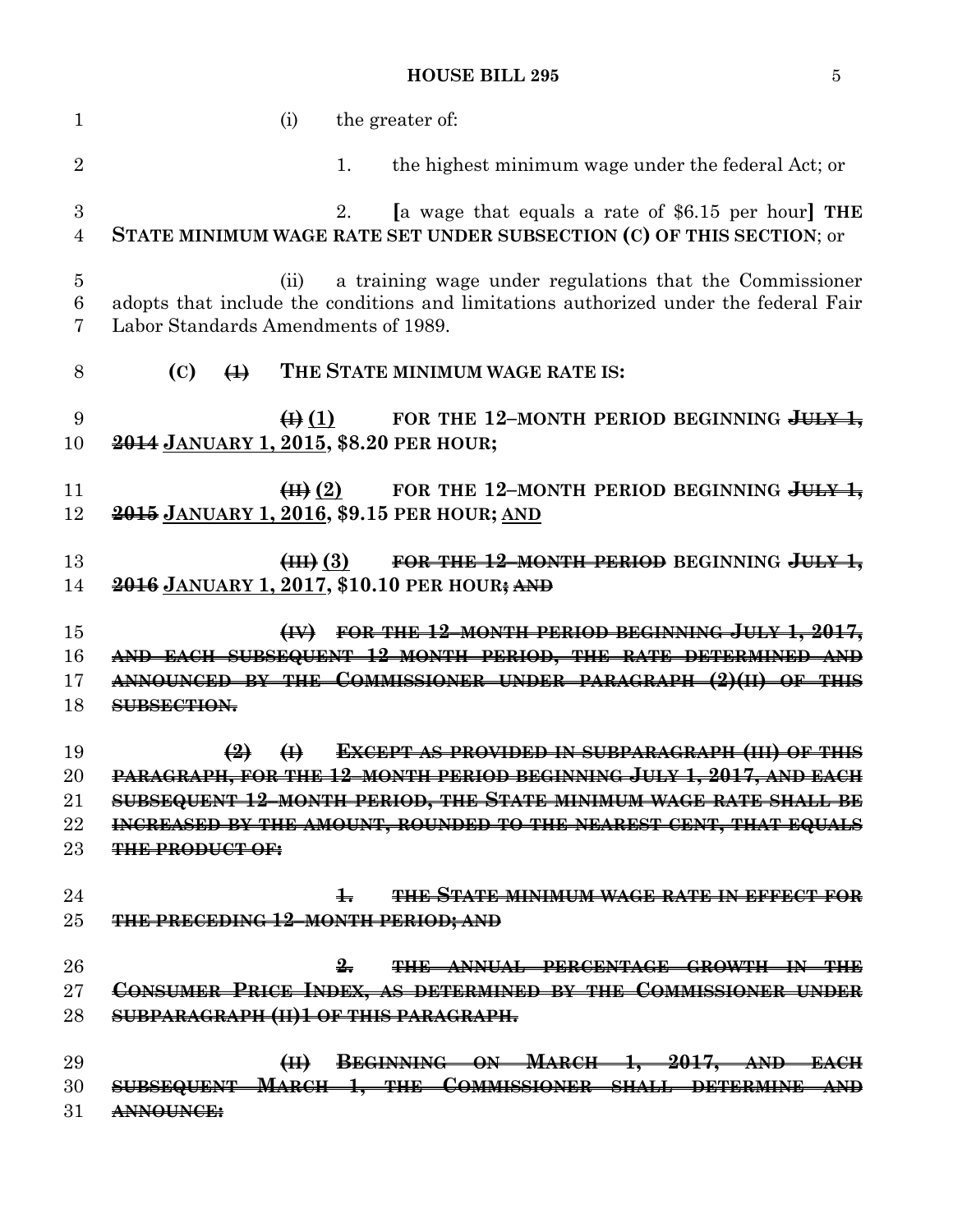|                                | 6<br><b>HOUSE BILL 295</b>                                                                                                                                                                                                         |
|--------------------------------|------------------------------------------------------------------------------------------------------------------------------------------------------------------------------------------------------------------------------------|
| $\mathbf{1}$<br>$\overline{2}$ | $\pm$<br>THE ANNUAL PERCENTAGE GROWTH, IF ANY, IN<br><b>THE CONSUMER PRICE INDEX BASED ON THE MOST RECENT 12-MONTH PERIOD</b>                                                                                                      |
| 3                              | FOR WHICH DATA IS AVAILABLE ON MARCH 1; AND                                                                                                                                                                                        |
| 4<br>5                         | $\frac{9}{2}$<br><b>THE STATE MINIMUM WAGE RATE EFFECTIVE FOR</b><br><b>THE 12 MONTH PERIOD BEGINNING ON THE FOLLOWING JULY 1.</b>                                                                                                 |
| 6<br>7<br>8<br>9               | IF THERE IS A DECLINE OR NO GROWTH IN THE<br>$\left(\frac{1}{2} \right)$<br>CONSUMER PRICE INDEX, THE STATE MINIMUM WAGE RATE SHALL REMAIN<br><u>THE SAME AS THE RATE THAT WAS IN EFFECT FOR THE PRECEDING 12-MONTH</u><br>PERIOD. |
| 10<br>11<br>12                 | (1)<br>THIS SUBSECTION APPLIES ONLY TO AN EMPLOYER THAT IS<br>(D)<br>RECREATIONAL ESTABLISHMENT, INCLUDING<br><b>AMUSEMENT</b><br>OR<br>AN<br>${\bf A}$<br>SWIMMING POOL, IF THE EMPLOYER:                                         |
| 13<br>14                       | (I)<br>OPERATES FOR NO MORE THAN 7 MONTHS IN A<br><b>CALENDAR YEAR; OR</b>                                                                                                                                                         |
| 15<br>16<br>17                 | MONTHS DURING<br>(II)<br>FOR ANY 6<br><b>THE</b><br><b>PRECEDING</b><br>CALENDAR YEAR, HAS AVERAGE RECEIPTS <del>IN EXCESS OF</del> THAT DO NOT EXCEED<br>ONE-THIRD OF THE AVERAGE RECEIPTS FOR THE OTHER 6 MONTHS.                |
| 18<br>19                       | (2)<br>AN EMPLOYER MAY PAY AN EMPLOYEE A WAGE THAT EQUALS<br>A RATE OF:                                                                                                                                                            |
| 20<br>21                       | (I)<br>IF THE EMPLOYEE IS NOT SUBJECT TO THE FEDERAL<br>ACT, \$7.25 PER HOUR; OR                                                                                                                                                   |
| 22<br>23                       | (II)<br>IF THE EMPLOYEE IS SUBJECT TO THE FEDERAL ACT,<br>THE MINIMUM WAGE FOR THAT EMPLOYEE UNDER THE FEDERAL ACT.                                                                                                                |
| 24                             | $3 - 415.$                                                                                                                                                                                                                         |
| 25<br>26<br>27                 | Except as otherwise provided in this section, each employer shall pay an<br>(a)<br>overtime wage of at least 1.5 times the usual hourly wage, computed in accordance<br>with $\S 3-420$ of this subtitle.                          |
| 28                             | (b)<br>This section does not apply to an employer that is:                                                                                                                                                                         |
| 29                             | subject to 49 U.S.C. § 10501;<br>(1)                                                                                                                                                                                               |
| 30                             | (2)<br>an establishment that is a hotel or motel;                                                                                                                                                                                  |
| 31                             | an establishment that is a restaurant;<br>(3)                                                                                                                                                                                      |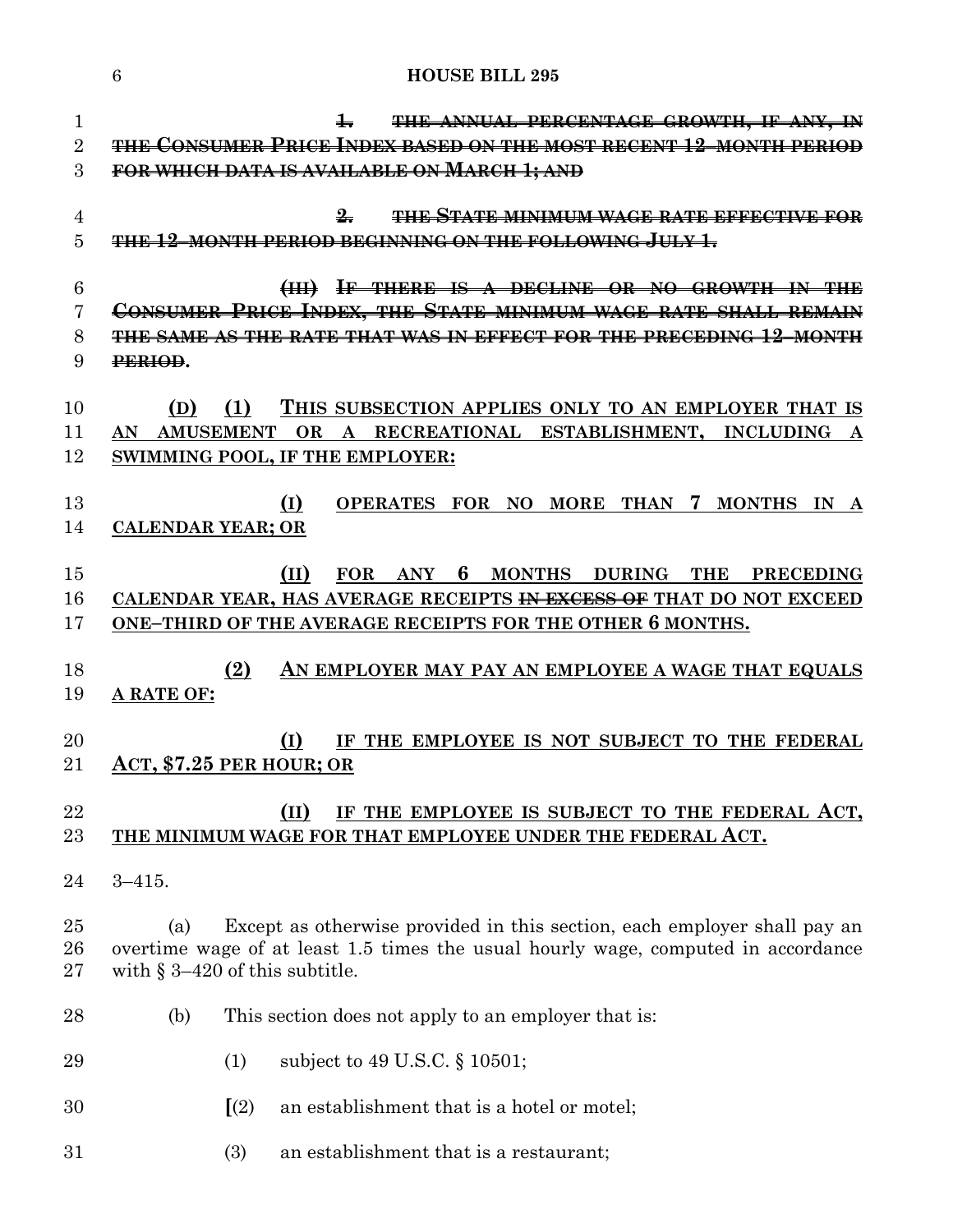(4) considered a gasoline service station because the employer is engaged primarily in selling gasoline and lubricating oil, even if the employer sells other merchandise or performs minor repair work;

 (5) a bona fide private country club; (6) a not for profit entity and is engaged primarily in providing temporary at–home care services, such as companionship or delivery of prepared meals, to aged or sick individuals, individuals with disabilities, or individuals with a mental disorder;**] (2) A MOTION PICTURE OR DRIVE–IN THEATER; [**(7)**] (3) (2)** a not for profit concert promoter, legitimate theater, music festival, music pavilion, or theatrical show; or **[**(8)**] (4) (3)** an amusement or recreational establishment, including a swimming pool, if the establishment: (i) operates for no more than 7 months in a calendar year; or 15 (ii) for any 6 months during the preceding calendar year, has average receipts in excess of **THAT DO NOT EXCEED** one–third of the average receipts for the other 6 months. 3–419. (a) (1) This section applies to each employee who: (i) is engaged in an occupation in which the employee customarily and regularly receives more than \$30 each month in tips; (ii) has been informed by the employer about the provisions of this section; and 24 (iii) has kept all of the tips that the employee received. (2) Notwithstanding paragraph (1)(iii) of this subsection, this section does not prohibit the pooling of tips. (b) Subject to the limitations in this section, an employer may include, as part of the wage of an employee to whom this section applies: (1) an amount that the employer sets to represent the tips of the

employee; or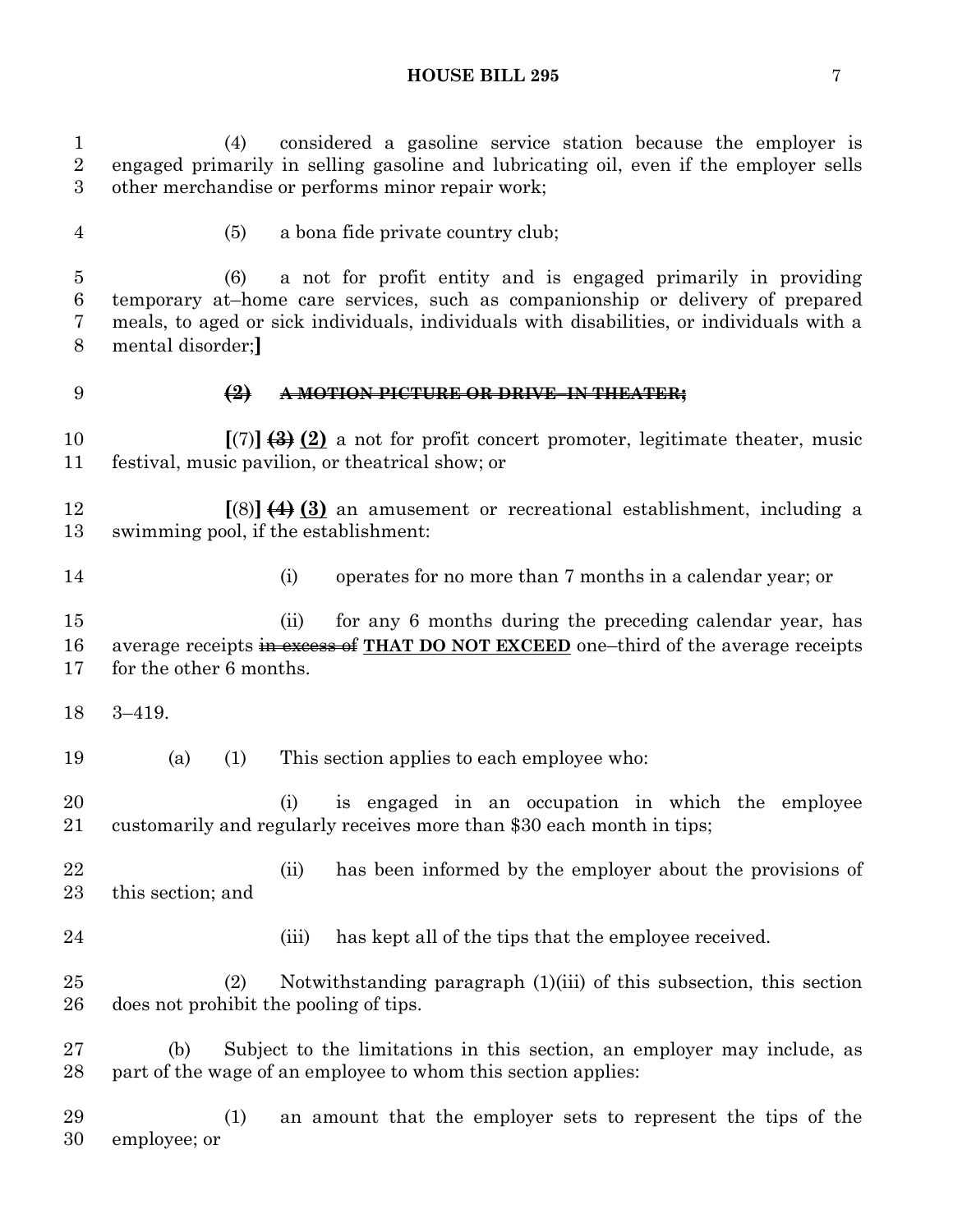| 1<br>$\overline{2}$ |                           | (2)                                                                                                                                                                                                                                                                                                                                                                                  |                   | if the employee or representative of the employee satisfies the<br>Commissioner that the employee received a lesser amount in tips, the lesser amount. |  |
|---------------------|---------------------------|--------------------------------------------------------------------------------------------------------------------------------------------------------------------------------------------------------------------------------------------------------------------------------------------------------------------------------------------------------------------------------------|-------------------|--------------------------------------------------------------------------------------------------------------------------------------------------------|--|
| $\boldsymbol{3}$    | (c)                       |                                                                                                                                                                                                                                                                                                                                                                                      |                   | The tip credit amount that the employer may include under subsection                                                                                   |  |
| $\overline{4}$      |                           |                                                                                                                                                                                                                                                                                                                                                                                      |                   | (b) of this section may not exceed [50%] $\frac{30\%}{90\%}$ of the minimum wage established under                                                     |  |
| 5                   |                           |                                                                                                                                                                                                                                                                                                                                                                                      |                   | $\S 3-413$ of this subtitle for the employee LESS \$3.63.                                                                                              |  |
| $\,6$               | $3 - 420.$                |                                                                                                                                                                                                                                                                                                                                                                                      |                   |                                                                                                                                                        |  |
| 7                   | $\bigoplus$               |                                                                                                                                                                                                                                                                                                                                                                                      |                   | Except as otherwise provided in this section, an employer shall compute                                                                                |  |
| 8                   |                           |                                                                                                                                                                                                                                                                                                                                                                                      |                   | the wage for overtime under $\S 3-415$ of this subtitle on the basis of each hour over 40                                                              |  |
| 9                   |                           |                                                                                                                                                                                                                                                                                                                                                                                      |                   | hours that an employee works during 1 workweek.                                                                                                        |  |
| 10                  | $\leftrightarrow$         |                                                                                                                                                                                                                                                                                                                                                                                      |                   | Notwithstanding $\{§$ 3-415(b)(8)] § 3-415(B)(3) of this subtitle, an                                                                                  |  |
| 11                  |                           |                                                                                                                                                                                                                                                                                                                                                                                      |                   | employer that is not a not for profit organization and is a concert promoter, legitimate                                                               |  |
| 12                  |                           |                                                                                                                                                                                                                                                                                                                                                                                      |                   | theater, music festival, music pavilion, or theatrical show shall pay overtime for a                                                                   |  |
| 13                  |                           |                                                                                                                                                                                                                                                                                                                                                                                      |                   | eraft or trade employee as required in subsection (a) of this section.                                                                                 |  |
| 14                  | $\left(\mathbf{e}\right)$ |                                                                                                                                                                                                                                                                                                                                                                                      |                   | The wage for overtime may be computed on the basis of each hour over                                                                                   |  |
| 15                  |                           |                                                                                                                                                                                                                                                                                                                                                                                      |                   | [60] 48 hours that an employee works during 1 workweek:                                                                                                |  |
| 16                  |                           | $\bigoplus$                                                                                                                                                                                                                                                                                                                                                                          |                   | for an employee who:                                                                                                                                   |  |
| 17                  |                           | $\overline{A}$ $\overline{A}$ $\overline{A}$ $\overline{A}$ $\overline{A}$ $\overline{A}$ $\overline{A}$ $\overline{A}$ $\overline{A}$ $\overline{A}$ $\overline{A}$ $\overline{A}$ $\overline{A}$ $\overline{A}$ $\overline{A}$ $\overline{A}$ $\overline{A}$ $\overline{A}$ $\overline{A}$ $\overline{A}$ $\overline{A}$ $\overline{A}$ $\overline{A}$ $\overline{A}$ $\overline{$ |                   | is engaged in agriculture; and                                                                                                                         |  |
| 18                  |                           | $\overline{H}$ $\overline{H}$                                                                                                                                                                                                                                                                                                                                                        |                   | is exempt from the overtime provisions of the federal Act[.]                                                                                           |  |
| 19                  | $\overline{(\mathbf{d})}$ |                                                                                                                                                                                                                                                                                                                                                                                      |                   | The wage for overtime may be computed on the basis of each hour over 48                                                                                |  |
| 20                  |                           |                                                                                                                                                                                                                                                                                                                                                                                      |                   |                                                                                                                                                        |  |
|                     |                           |                                                                                                                                                                                                                                                                                                                                                                                      |                   | hours that an employee works during 1 workweek:]; AND                                                                                                  |  |
| 21                  |                           | $\{\leftrightarrow\}$ $\{\leftrightarrow\}$                                                                                                                                                                                                                                                                                                                                          |                   | <del>for an employee of a bowling establishment[; and</del>                                                                                            |  |
| 22                  |                           | $\left(\frac{2}{2}\right)$                                                                                                                                                                                                                                                                                                                                                           |                   | for an employee of an institution that:                                                                                                                |  |
| 23                  |                           |                                                                                                                                                                                                                                                                                                                                                                                      | $\leftrightarrow$ | is not a hospital; but                                                                                                                                 |  |
| 24                  |                           |                                                                                                                                                                                                                                                                                                                                                                                      | $\overline{a}$    | is engaged primarily in the care of individuals who:                                                                                                   |  |
| 25                  |                           |                                                                                                                                                                                                                                                                                                                                                                                      |                   | are aged, intellectually disabled, or sick or have a<br>$\pm$                                                                                          |  |
| 26                  | mental disorder; and      |                                                                                                                                                                                                                                                                                                                                                                                      |                   |                                                                                                                                                        |  |
| 27                  |                           |                                                                                                                                                                                                                                                                                                                                                                                      |                   | reside at the institution.<br>$\frac{9}{2}$                                                                                                            |  |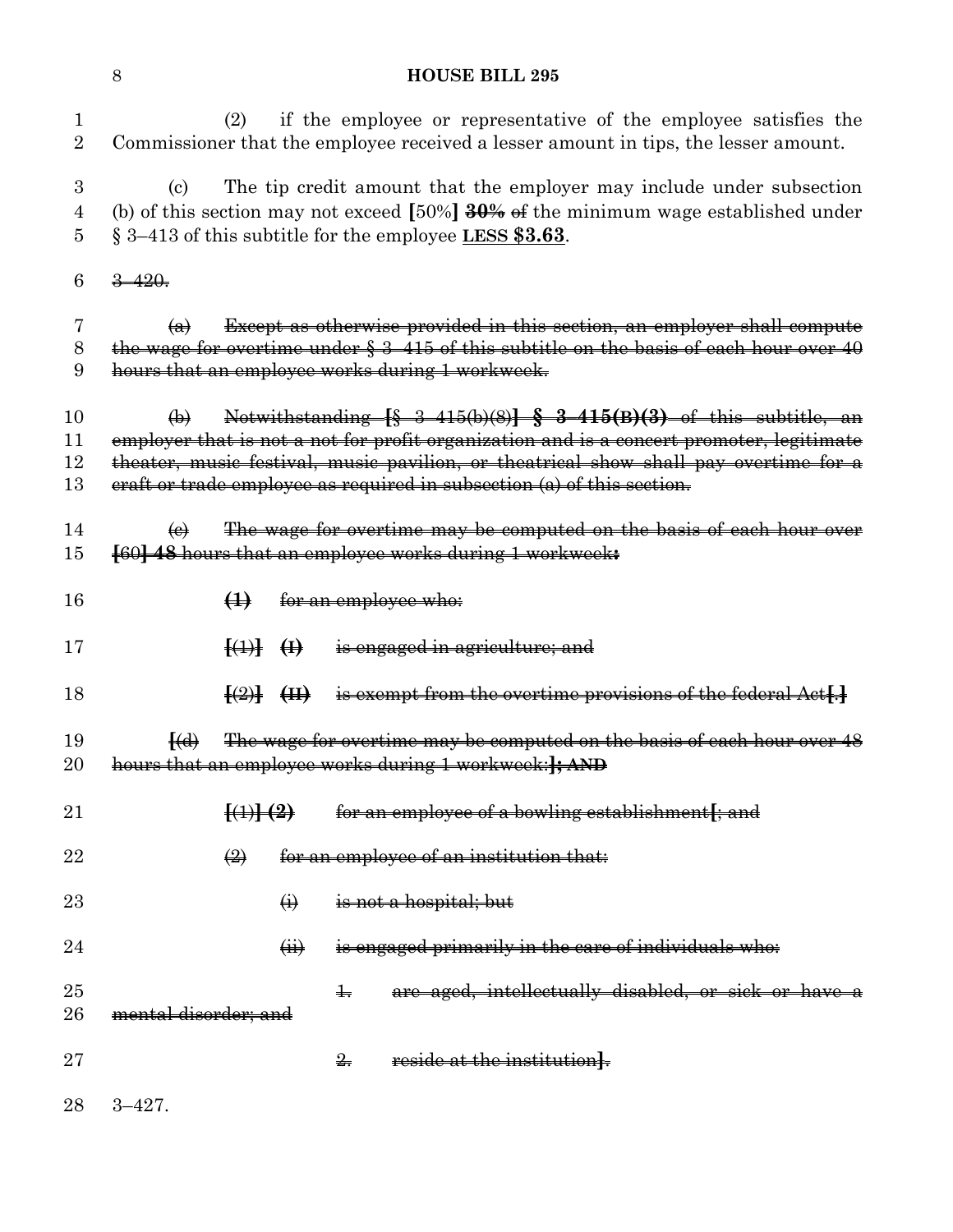(a) If an employer pays an employee less than the wage required under this subtitle, the employee may bring an action against the employer to recover**: (1)** the difference between the wage paid to the employee and the wage required under this subtitle**; (2) AN ADDITIONAL AMOUNT EQUAL TO THE DIFFERENCE BETWEEN THE WAGE PAID TO THE EMPLOYEE AND THE WAGE REQUIRED UNDER THIS SUBTITLE AS LIQUIDATED DAMAGES; AND (3) COUNSEL FEES AND OTHER COSTS**. (b) On the written request of an employee who is entitled to bring an action under this section, the Commissioner may: (1) take an assignment of the claim in trust for the employee; (2) ask the Attorney General to bring an action in accordance with this section on behalf of the employee; and (3) consolidate 2 or more claims against an employer. (c) The agreement of an employee to work for less than the wage to which the employee is entitled under this subtitle is not a defense to an action under this section. (d) **(1)** If a court determines that an employee is entitled to recovery in an action under this section, the court **[**may allow against the employer**] SHALL AWARD TO THE EMPLOYEE: (I) THE DIFFERENCE BETWEEN THE WAGE PAID TO THE EMPLOYEE AND THE WAGE REQUIRED UNDER THIS SUBTITLE; (II) EXCEPT AS PROVIDED IN PARAGRAPH (2) OF THIS SUBSECTION, AN ADDITIONAL AMOUNT EQUAL TO THE DIFFERENCE BETWEEN THE WAGE PAID TO THE EMPLOYEE AND THE WAGE REQUIRED UNDER THIS SUBTITLE AS LIQUIDATED DAMAGES; AND (III)** reasonable counsel fees and other costs. **(2) IF AN EMPLOYER SHOWS TO THE SATISFACTION OF THE COURT THAT THE EMPLOYER ACTED IN GOOD FAITH AND REASONABLY BELIEVED THAT THE WAGES PAID TO THE EMPLOYEE WERE NOT LESS THAN THE** 

**WAGE REQUIRED UNDER THIS SUBTITLE, THE COURT MAY:**